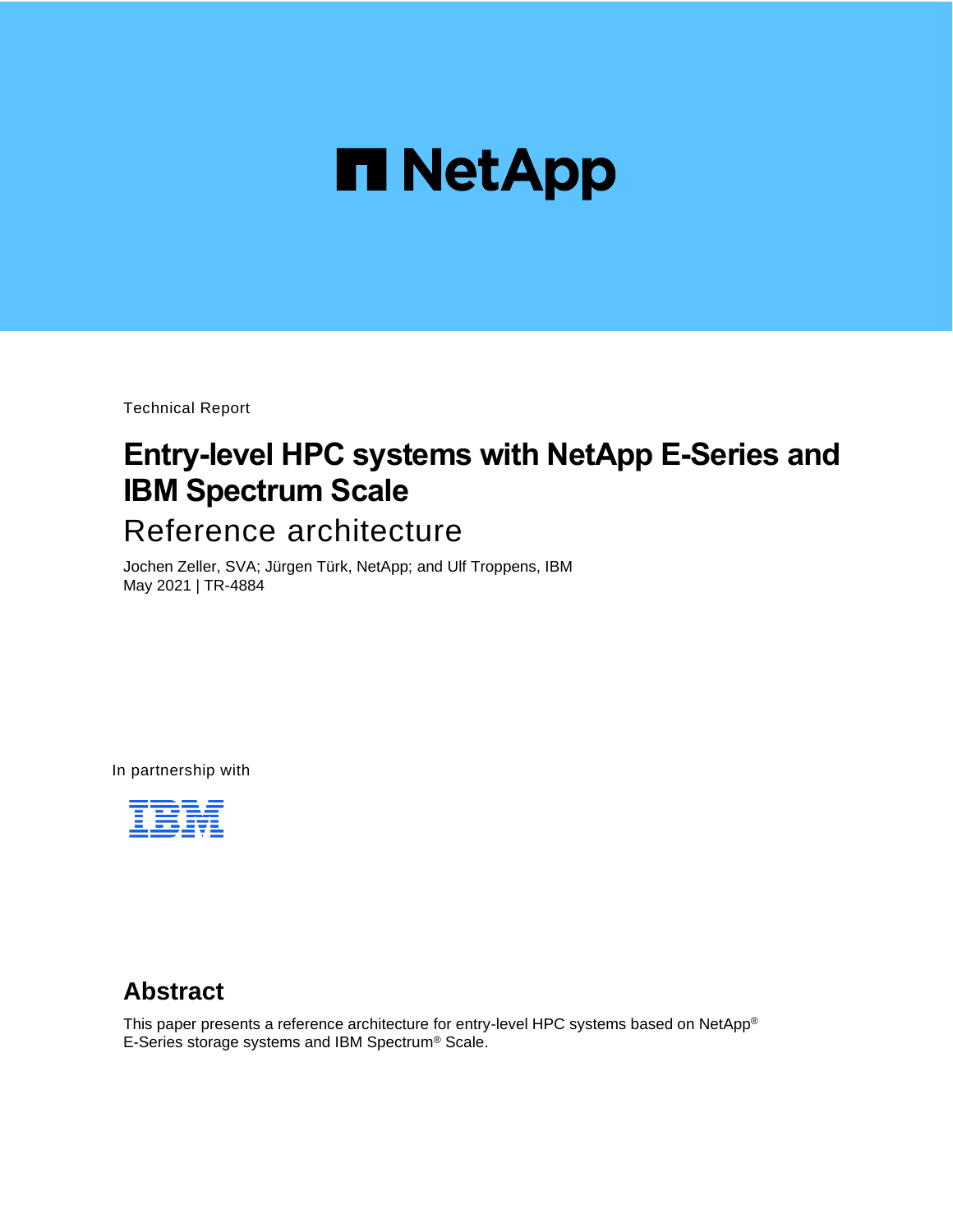#### TABLE OF CONTENTS

#### **LIST OF TABLES**

|--|

#### **LIST OF FIGURES**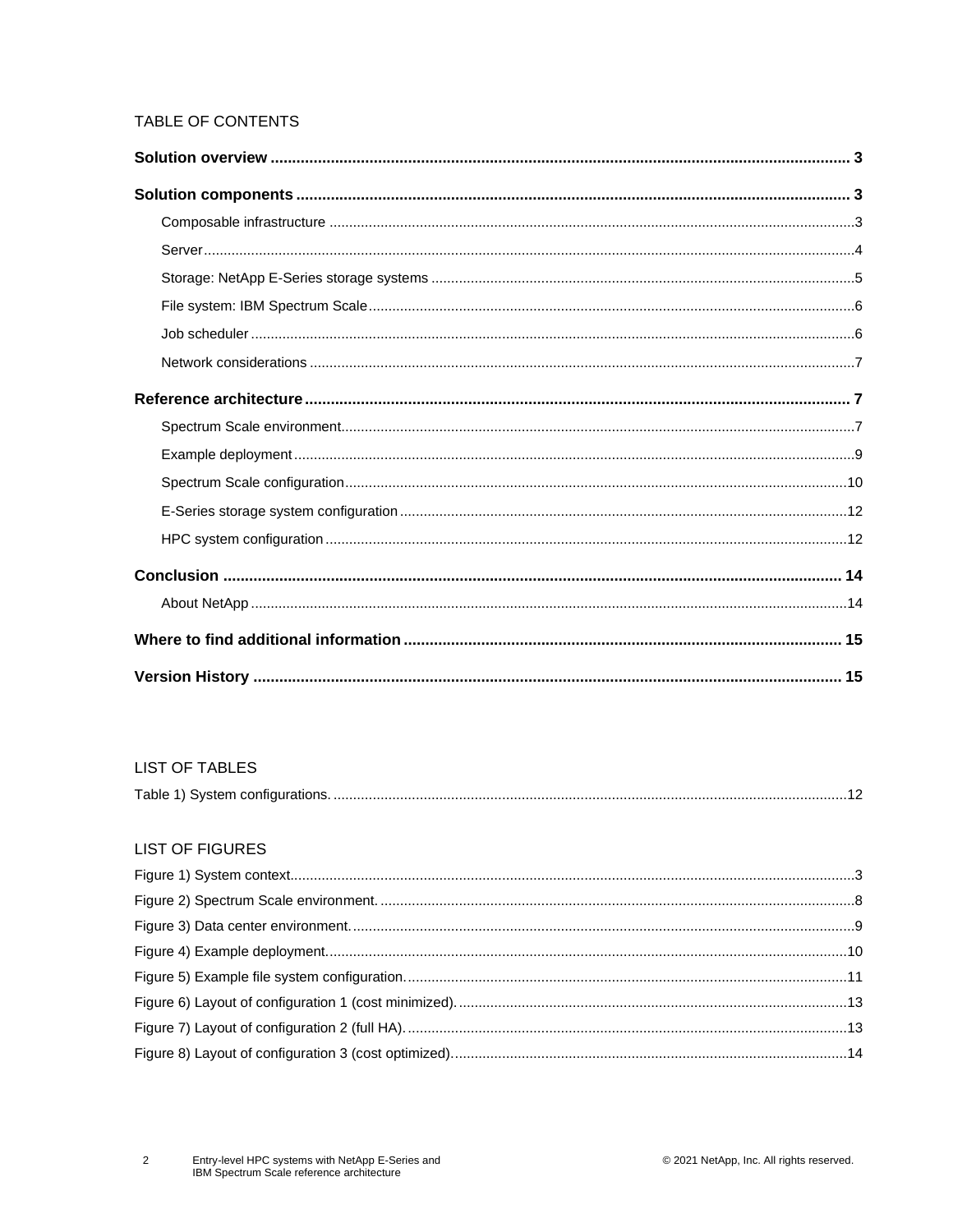## <span id="page-2-0"></span>**Solution overview**

These days, many organizations are required to process data acquired from cameras, genome sequencers, super microscopes, and other devices. Laptops and single workstations are too small to process those datasets. However, high-performance computing (HPC) technology has proven to be a cost-effective foundation to acquire, manage, and store large datasets, and to analyze them quickly. Faster access to analysis results in a competitive advantage.

This paper presents a reference architecture for entry-level HPC systems based on NetApp E-Series storage systems and IBM Spectrum Scale. Use cases for this reference architecture include:

- Entry-level HPC and HPC-like workloads, including artificial intelligence (AI) and analytics
- Consolidation of workstations
- Replacement of NFS or SMB file service for data-intensive science and engineering

Solutions for this market segment are typically extremely cost constrained: Customers have a limited budget for storage and a capacity requirement. This reference architecture addresses both dimensions by integrating NL-SAS drives to meet the capacity requirement and SSD drives to boost performance.

Deployments of the reference architecture are typically embedded in a workflow, where data is acquired from instruments or project partners [\(Figure 1\)](#page-2-3). The locally stored data is then accessed, explored, and analyzed. Finally, data and analysis results are archived or shared with project partners.

<span id="page-2-3"></span>



## <span id="page-2-1"></span>**Solution components**

In this section we introduce the off-the-shelf components that we used. In the next section we describe how to integrate those components to build the reference architecture for entry-level HPC systems.

### <span id="page-2-2"></span>**Composable infrastructure**

Users of HPC systems have varying performance and functional needs. For instance, some users need to run simulations where all data is created by the simulation itself, while other users need to analyze data acquired from different kinds of instruments. Both generated and acquired data quickly add up to hundreds of terabytes or a few petabytes of data that need to be kept online for iterative processing.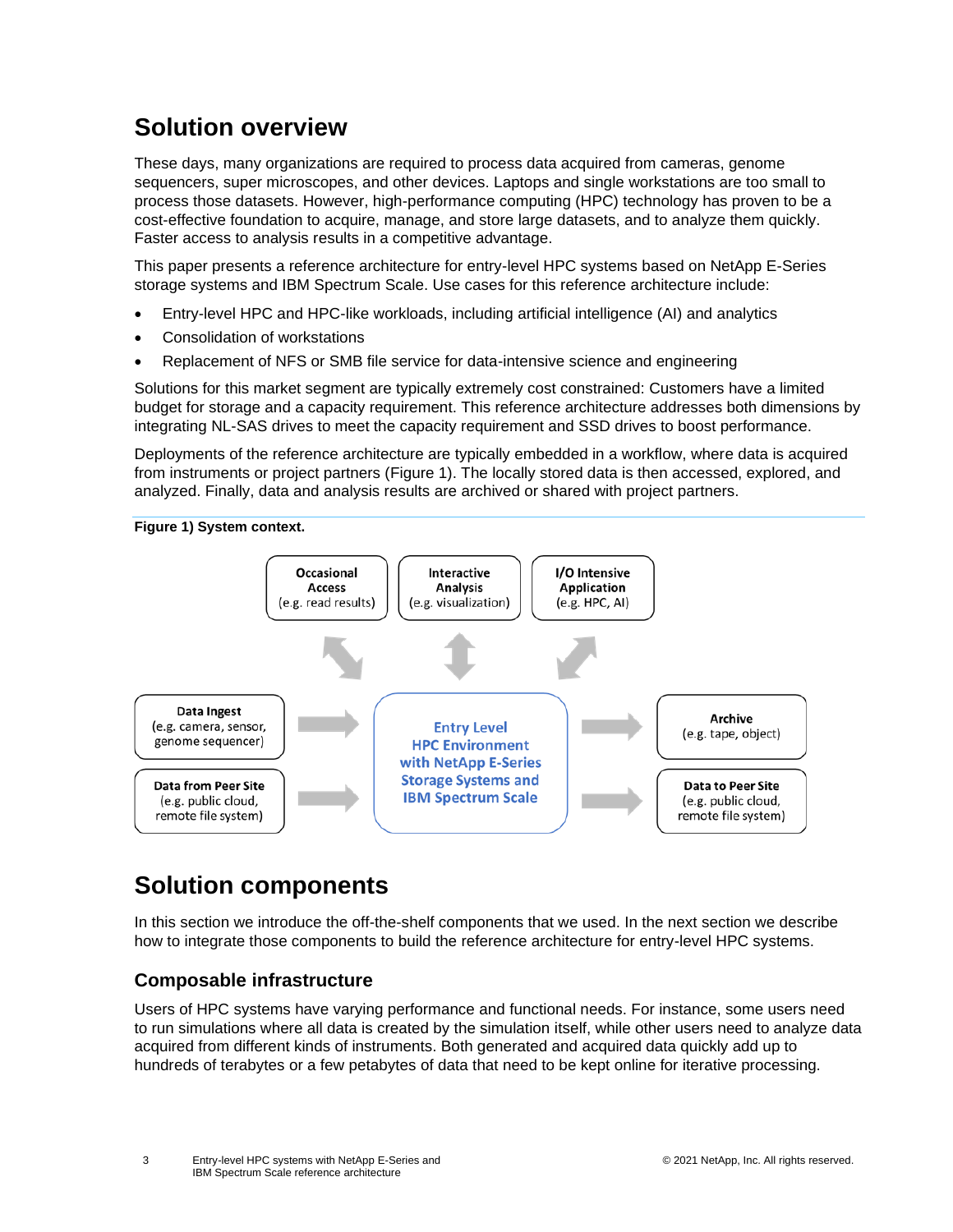There are also differences in the application workload. For cutting-edge science and engineering and new kinds of datasets, users typically start with the interactive exploration of data to plan the subsequent I/O intensive analysis of that data. Analysis can include traditional HPC applications as well as new data analysis techniques such as Hadoop and Spark, machine learning (ML), and deep learning (DL).

Most customers have an existing infrastructure such as servers and networks, authentication services, monitoring, and tooling for deploying and configuring operating systems and applications. Entry-level HPC systems must be integrated into customers' existing infrastructure and services to protect their investments.

A flexible solution architecture is required to support such varying and evolving requirements. The reference architecture for entry-level HPC systems provides composable building blocks that can be customized for varying workload and resilience requirements:

- **Compute.** Modern HPC systems are built on off-the-shelf, rack-mounted servers. They typically have one or two CPUs per server, mostly x86  $64$  (Intel, AMD) or POWER<sup>®</sup> (IBM, OpenPOWER), and are optionally configured with GPUs or FPGAs to accelerate selected workloads, sometimes preconfigured such as Nvidia DGX systems. The servers are typically equipped with 256GB to 1TB of memory (RAM).
- **Storage.** Storage systems provide the storage capacity for generated and acquired data, analysis results, application code, and other datasets. For this reference architecture, NetApp E-Series systems was chosen because they allow flexible integration of SSDs and NL-SAS drives in the same storage system and they meet the performance requirements of entry-level HPC workloads.
- **Software-defined infrastructure.** HPC systems include a software layer to simplify and optimize the use and management of the available compute and storage resources. For this reference architecture, IBM Spectrum Scale was chosen as the file system because it makes the underlying storage capacity of the NetApp E-Series systems available as highly scalable, high-performance file and object storage. The reference architecture supports configuring an optional job scheduler to simplify and optimize the use and management of the compute resources.
- **Dedicated data network.** Based on experience in the field, it is an industry best practice to provide a dedicated high-speed network that connects all components of an HPC system. In addition, this network should be configured and not be connected to existing shared data networks such as a data center network or a campus network. This reference architecture supports building the dedicated data network on InfiniBand, Ethernet, or RoCE.

### <span id="page-3-0"></span>**Server**

In general, the servers of HPC systems are referred to as nodes. The number and configuration of the required nodes depends on workload, role, and budget. Although most nodes are used to run applications that process data, some nodes manage the storage and compute resources, or provide helper services such as remote access for data ingest and data exchange with peer sites.

As mentioned in the previous section, the nodes of an entry-level HPC system are typically off-the-shelf, rack-mounted servers composed of one or two CPUs and 256GB to 1TB memory (RAM). The reference architecture supports integrating varying node configurations, such as a mixture of x86\_64 (Intel, AMD) or POWER (IBM, OpenPOWER) and optional accelerators such as GPUs or FPGA.

NetApp recommends using Linux as the operating system. For NetApp E-Series systems and IBM Spectrum Scale for supported Linux distributions, versions, and kernel levels, see the following support matrices:

- NetApp E-Series:
	- − [SANtricity software: Boost performance, maximize uptime](file:///C:/Users/jsnyder/AppData/Local/Microsoft/Windows/INetCache/Content.Outlook/OYAB2J62/uptime%20https:/www.netapp.com/de/products/data-management-software/santricity-os.aspx)
	- − [NetApp Interoperability Matrix \(IMT\)](https://mysupport.netapp.com/matrix/#welcome)
- IBM Spectrum Scale:
	- − [Spectrum Scale Supported Operating Systems](https://www.ibm.com/docs/en/spectrum-scale/5.1.0?topic=spectrum-scale-faq#fsi)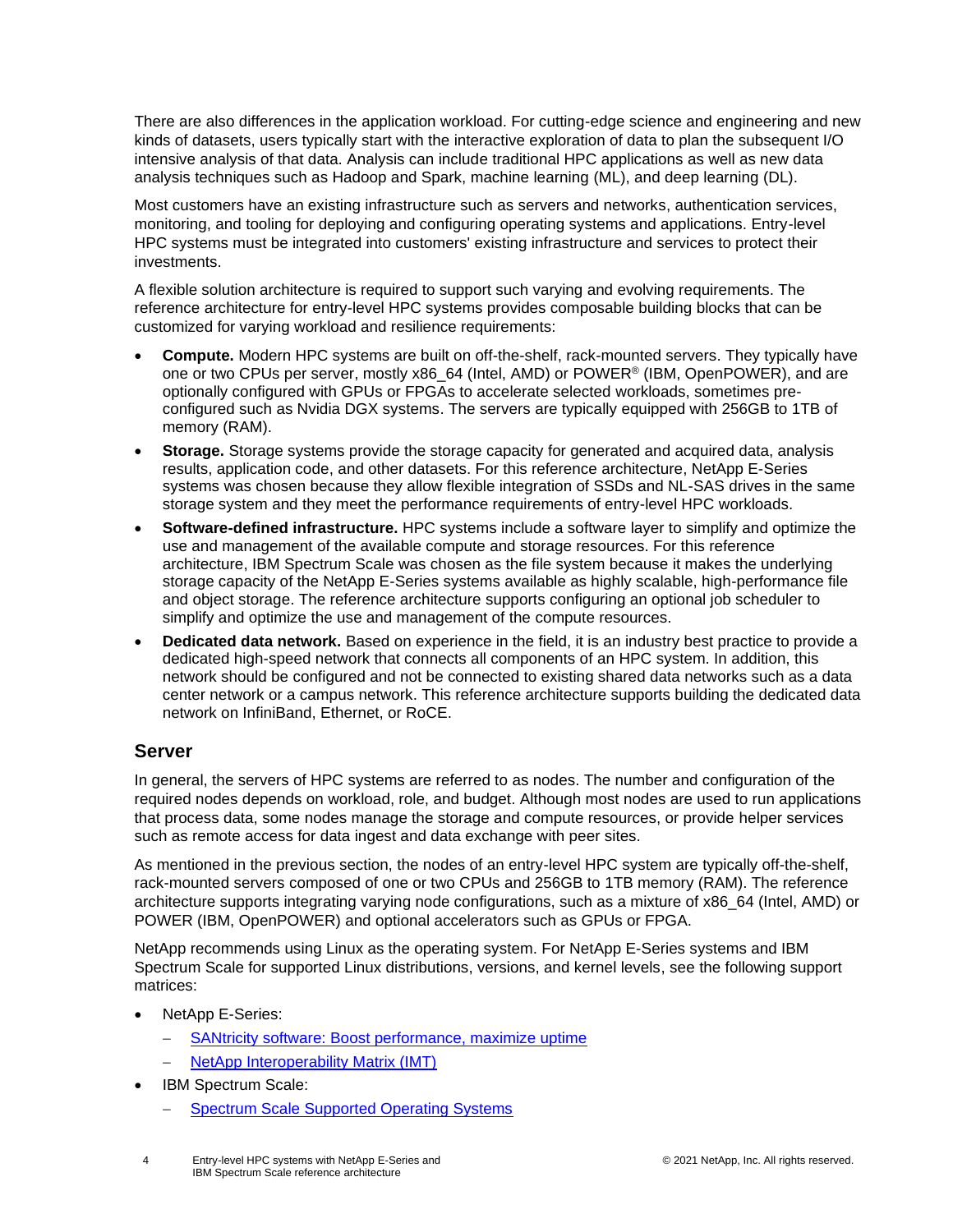Other operating systems can also be used, but in practice most customers use Linux.

### <span id="page-4-0"></span>**Storage: NetApp E-Series storage systems**

NetApp E-Series storage systems are designed to deliver the storage requirements of a broad range of workloads. High-performance file systems such as IBM Spectrum Scale and data-intensive workloads benefit from the ability of the E-Series systems to sustain high read and write throughput. Databasedriven transactional applications benefit from the systems' high IOPS and low latency. Regardless of the application workload, NetApp E-Series systems are designed to support maximum performance efficiency.

**NetApp E5700.** Designed specifically for performance-intensive workloads environments, the NetApp E5700 hybrid flash system delivers more than one million sustained IOPS and response times in microseconds. Bandwidth-oriented workloads, such those that include parallel file systems and technical computing, also benefit from the ability of the E5700 array to provide up to 21GBps of throughput. The E5700 array is also the first hybrid 2U array to support multiple high-speed host interfaces, including 32Gb FC, 25Gb iSCSI, 100Gb InfiniBand, 12Gb SAS, 100Gb NVMe over InfiniBand, and 100Gb NVMe over RoCE. The hybrid design is built in a 2U or 4U enclosure and delivers the performance of more than two thousand 15,000-RPM drives while requiring less than 2% of the rack space, power, and cooling. With up to 98% reduction in space and power consumption, the E5700 hybrid array helps to significantly improve the overall efficiency of IT operations while continuing to meet performance requirements for business operations.

The E5700 system offers multiple form factors and drive technology options to meet your requirements. The ultra-dense 60-drive system shelf supports up to 600TB in just 4U and is optimal for environments with vast amounts of data and limited floor space. The 2U, 24-drive system shelf combines low power consumption and exceptional performance density with its cost-effective 2.5-inch drives. All shelves support E5700 controllers, or they can be used for expansion, helping you to optimize configurations to meet your performance, capacity, and cost requirements.

The E5700 hybrid array offers the industry's best price/performance ratio with a mix of media, including NL-SAS drives for capacity, SAS drives for cost-effective performance, and SAS SSDs for ultra-high performance. The E5700 array offers investment protection to meet future demands without forklift upgrades. It provides the ability to independently scale to 1.8PB of raw SSD capacity and 1.0M IOPS of performance, or up to 4.8PB of raw disk drive capacity and up to 21GBps of throughput performance.

**NetApp E2800.** The NetApp E2800 is a hybrid flash storage system with a low acquisition cost and even lower cost of ownership. Unlike other storage systems that add file or virtualization layers in the I/O data path, the E2800 hybrid arrays are purpose-built to optimize performance for mixed workloads. The E2800 system improves IOPS and throughput to help you extract value from your data and take action faster. The intuitive, on-box graphical interface simplifies configuration and maintenance while providing enterprise-level storage capabilities to deliver consistent performance, data integrity, reliability, and security.

The E2800 system optimizes price and performance to support any workload. Higher performance with SSDs enables the E2800 system to maximize storage density, requiring fewer disks to meet your performance objectives. The E2800 delivers over 300K sustained IOPS and supports a broad range of high-speed host interfaces, including 32Gb FC, 25Gb iSCSI, and 12Gb SAS, to protect your investment in storage networks.

**SANtricity management software.** The NetApp E-Series modular design and simple management tools make it easy to scale without adding management complexity. The on-box, browser-based SANtricity® System Manager GUI enables you to streamline deployment and start working with your data in less than 10 minutes. Simplicity doesn't preclude flexibility. NetApp SANtricity software offers a combination of comprehensive features and ease of use. You can use SANtricity System Manager to walk through workload-appropriate provisioning, or you can provision workloads on your own. NetApp Dynamic Disk Pools (DDP) technology dramatically simplifies RAID management by distributing data, parity, and spare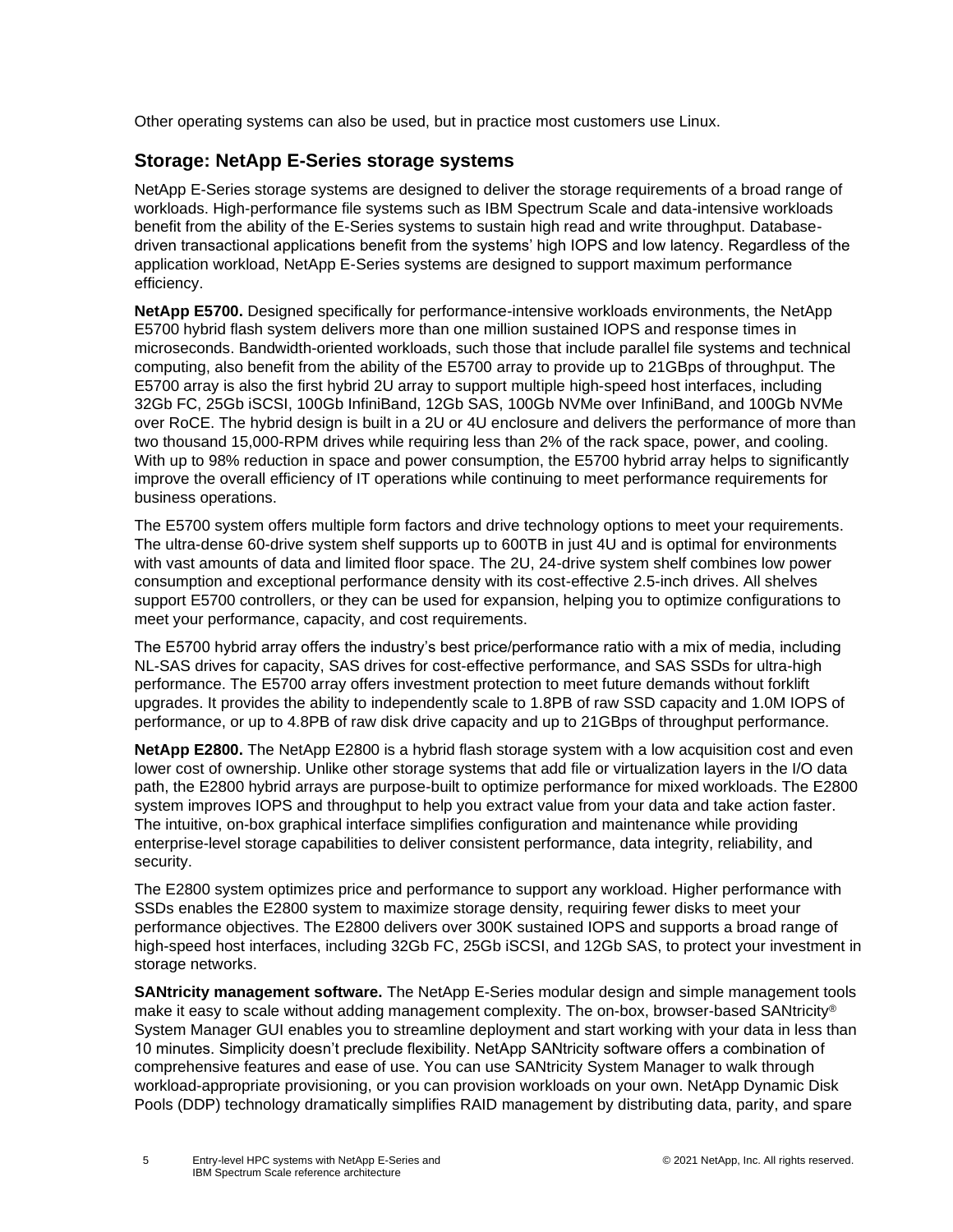capacity across a pool of drives, with intelligent defaults, minimal decision making, and no stranded capacity after deletions. A single E-Series system can support both DDP and traditional RAID volumes if your workloads require it.

#### <span id="page-5-0"></span>**File system: IBM Spectrum Scale**

IBM Spectrum Scale is an industry-leading, high-performance, parallel file system software. It powers the fastest supercomputers in the world. Large Spectrum Scale deployments store hundreds of petabytes of data in billions of files and directories. Entry-level HPC systems benefit from functional and performance enhancements that have been added to Spectrum Scale to meet the requirements of large HPC systems.

In this reference architecture, Spectrum Scale owns the virtual disks provided by the NetApp E-Series systems and makes their storage capacity available as file and object storage. The POSIX interface makes Spectrum Scale look like a local file system, which is very fast and very scalable.

A key ability is a single namespace (or data plane) so that each data source can add data to Spectrum Scale by using NFS, SMB, HDFS, S3 object, CSI, or a POSIX interface. This single data plane allows the data prep tools to access the data in place – no copying required. AI training can also access the data in place, as can the inference applications, all with no copying and all through industry-standard interfaces.

This reference architecture supports optional data access nodes, which expose the Spectrum Scale NFS, SMB, HDFS, and S3 object interfaces. This feature allows external users and applications to ingest and access data that is stored on the NetApp E-Series systems and share it with processes running inside the HPC system – again, with no copying required.

Spectrum Scale's many built-in interfaces allow traditional HPC applications, Hadoop and Spark, and containerized applications to access and share datasets, which are stored in a single Spectrum Scale file system. This ability enables and accelerates workflows such as the analysis of acquired data and AI pipelines that require multiple access methods and make it possible to consolidate the many applications on a shared infrastructure.

Another key strength is that Spectrum Scale enables data to be tiered automatically and transparently to and from more cost-effective storage, including NL-SAS disks, tape, and object. This reference architecture uses this ability to configure the NetApp E-Series system with SSDs and NL-SAS drives. It also integrates both media types into the same Spectrum Scale file system to meet the capacity, performance, and budget requirements described in the ["Solution overview"](#page-2-0) section.

#### <span id="page-5-1"></span>**Job scheduler**

Job schedulers simplify and optimize the management and use of shared compute resources by:

- Determining the resources of each compute node such as available CPUs, GPUs, FPGAs, and their types and available memory.
- Measuring the actual use of those resources and reporting them centrally.
- Maintaining one or more job queues with currently running and pending compute jobs.
- Dispatching pending compute jobs to one or more compute nodes, depending on job criteria such as priority, requested resources, and available resources.
- Enabling users to submit compute jobs to the job queue for batch and interactive processing.

Modern job schedulers provide a GUI and a single point of control for the definition, management, and monitoring of all resources by administrative users, and the submission and monitoring of jobs by end users. They integrate with frameworks such as Hadoop, Spark, and containers. For instance, this integration makes it possible to spawn and decommission Hadoop or Spark clusters on demand, and therefore to share the same set of compute nodes for a variety of workloads.

It is beneficial to have a job scheduler even for an entry-level HPC system. The job scheduler allows flexible sharing of compute resources between team members. It is also possible to dedicate some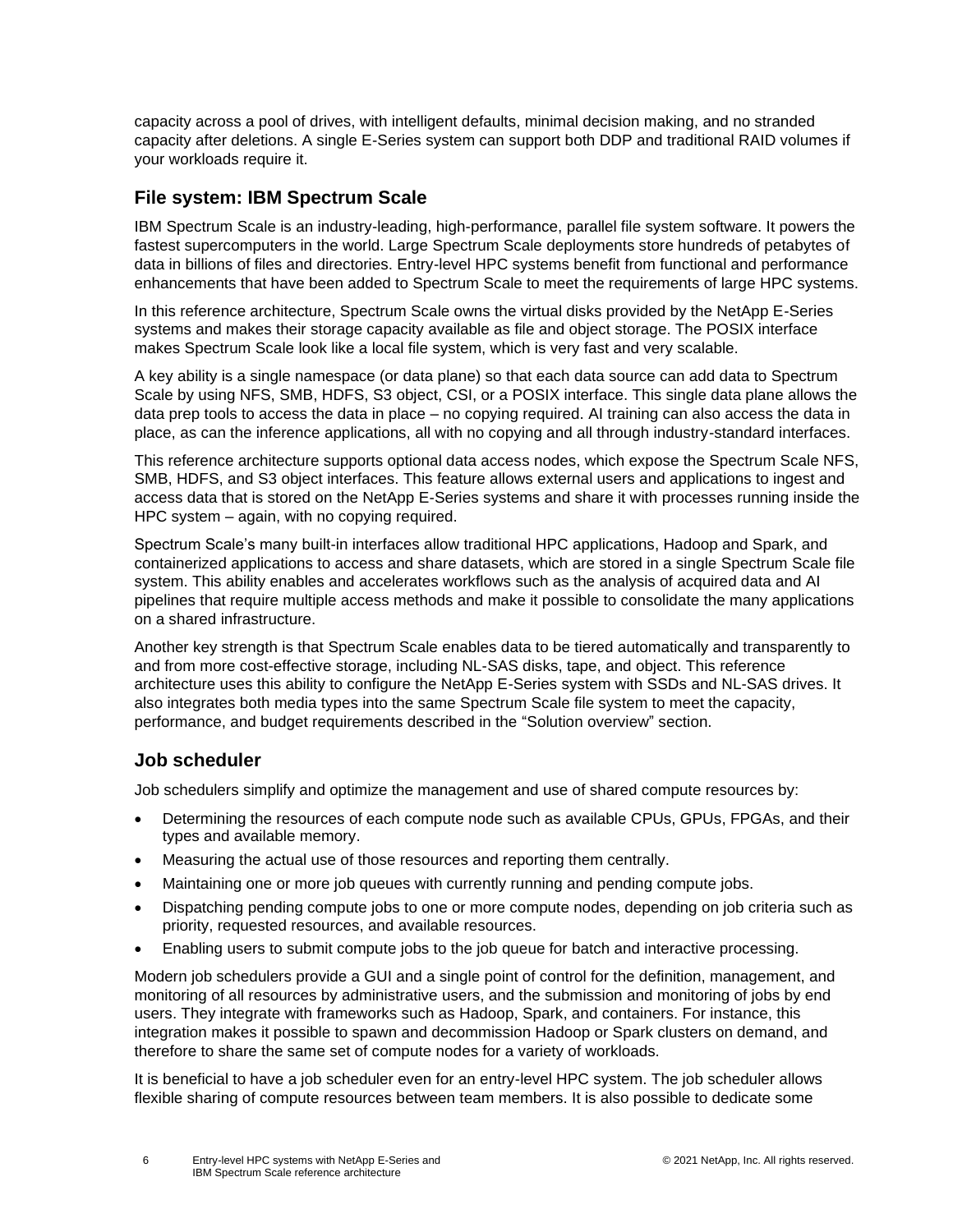compute nodes for interactive analysis during the day and to use all resources for batch processing during nights and weekends.

This reference architecture supports optionally using any job scheduler that is compatible with the operating system of the compute nodes. Examples of job schedulers include IBM Spectrum LSF, Univa Grid Engine, and SchedMD SLURM.

### <span id="page-6-0"></span>**Network considerations**

The nodes of an HPC system build a cluster computer. To accelerate the time-to-analysis results, they need to be connected through a high-speed, low-latency network. For instance, Message Passing Interface (MPI) applications require a low-latency connection between compute nodes to exchange application status and synchronize application execution. Compute nodes require low-latency and highbandwidth access to the data to analyze acquired data and to run AI training jobs rapidly.

Experience in the field has proven that using existing networks can be problematic because they are not designed for high-throughput and low-latency I/O. Other activity on the shared network can cause degradation of the HPC system. Experience in the field has also proven that running the network over a shared infrastructure can be problematic. Features such as VLAN and quality of service on shared links must be configured carefully to support all cluster applications, including Spectrum Scale.

This reference architecture therefore includes a dedicated data network that must be established in addition to the existing networks to connect all nodes of the entry-level HPC system. This dedicated data network should not be connected to components outside the HPC environment, such as a data center network, a campus network, or the internet.

This reference architecture supports a variety of network technologies. The minimum requirement is 10GbE, and faster networks such as 25/40/100/200GbE and InfiniBand offer improved performance. InfiniBand with remote direct memory access (RDMA) provides the best performance. RDMA over Converged Ethernet (RoCE) offers better performance than plain Ethernet, but it must be configured carefully to provide the required performance and resilience.

## <span id="page-6-1"></span>**Reference architecture**

Spectrum Scale is the linchpin of the data that is processed in the HPC system. The Spectrum Scale deployment architecture is therefore a good thought model to structure the reference architecture. In this section, the structure of a Spectrum Scale deployment is first described and one example deployment is outlined to illustrate key architectural decisions. This section concludes with three example configurations for entry-level HPC systems.

### <span id="page-6-2"></span>**Spectrum Scale environment**

Spectrum Scale is delivered as software that is installed on the operating system of each node that needs to mount a Spectrum Scale file system. Spectrum Scale and the underlying hardware (servers, storage, network) build a Spectrum Scale environment [\(Figure 2\)](#page-7-0). This environment is composed of one or more Spectrum Scale clusters, and each cluster is built on Spectrum Scale nodes. A typical Spectrum Scale environment includes:

- One application cluster
- One storage cluster
- One dedicated data network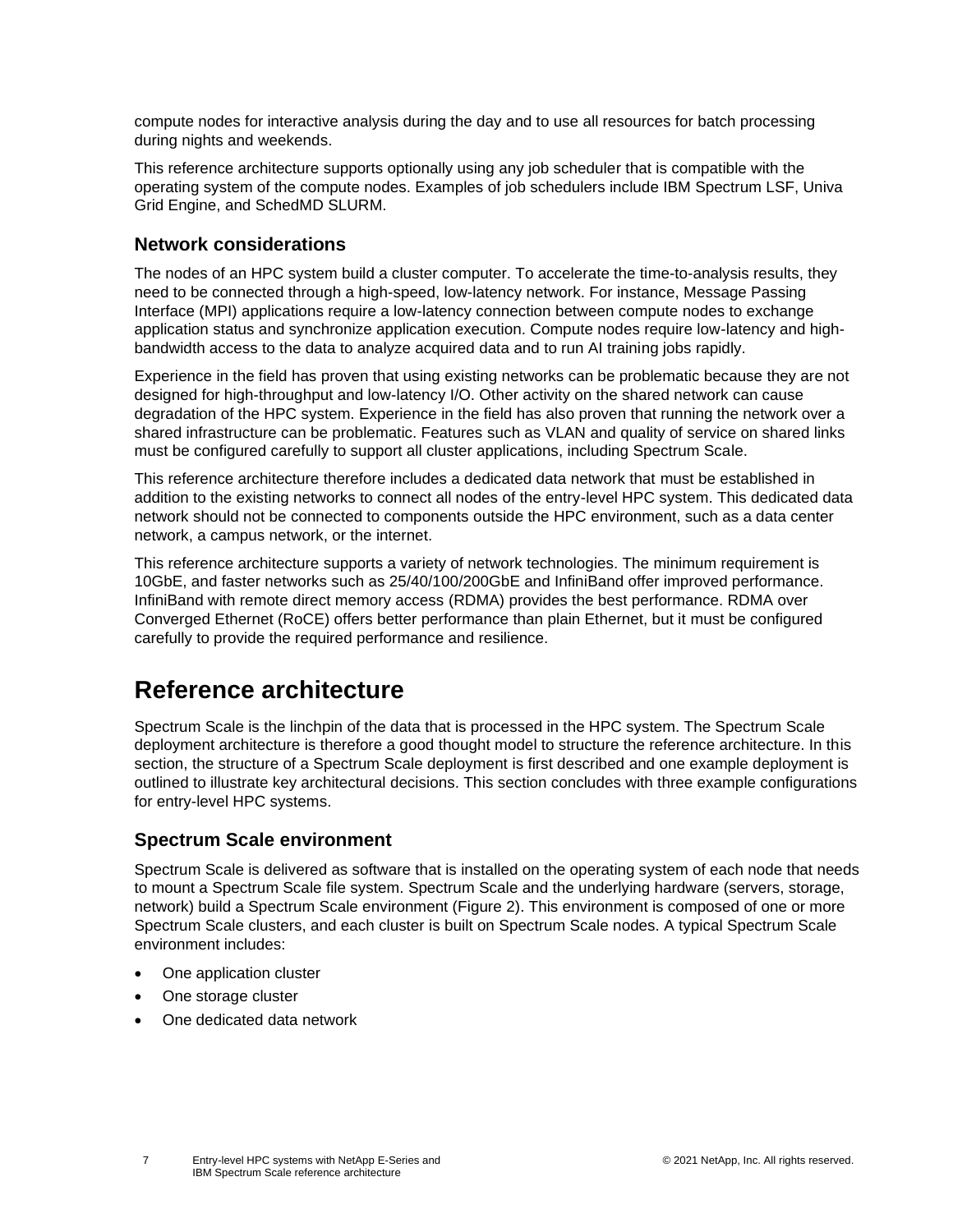<span id="page-7-0"></span>



**Spectrum Scale Environment** 

The dedicated data network connects all nodes of the Spectrum Scale environment. External users and applications access the environment through a shared data network such as a data center network, a campus network, or the internet. The boundary of a Spectrum Scale environment and the dedicated data network impacts its availability and performance. Therefore, it's necessary to carefully decide which nodes are part of the Spectrum Scale environment and which are not.

The storage cluster is composed of storage nodes, access nodes, and optional utility nodes, and the compute cluster is composed of application nodes and optional utility nodes. The node roles are defined as follows:

- **Application nodes** run applications to access and analyze data stored in one or more Spectrum Scale file systems. Most nodes of a Spectrum Scale environment are application nodes.
- **Storage nodes** provide access to underlying storage media and storage systems. In the reference architecture, all other nodes access the E-Series systems via storage nodes.
- **Data access nodes** provide access to Spectrum Scale file systems using protocols like NFS, SMB, HDFS, and S3 object. They enable applications and devices that cannot be attached to the dedicated data network to access and process data stored in the HPC system.
- **Utility nodes** are optional nodes that provide administration services, including general management and monitoring, and selected data management tasks such as backup, external tiering, and hybrid cloud workflows.

Components and services of the Spectrum Scale environment interact with components and services of the data center environment [\(Figure 3\)](#page-8-1). Selected nodes of the Spectrum Scale environment are connected to the shared data network in addition to the dedicated data network to enable external data access and to connect to external services.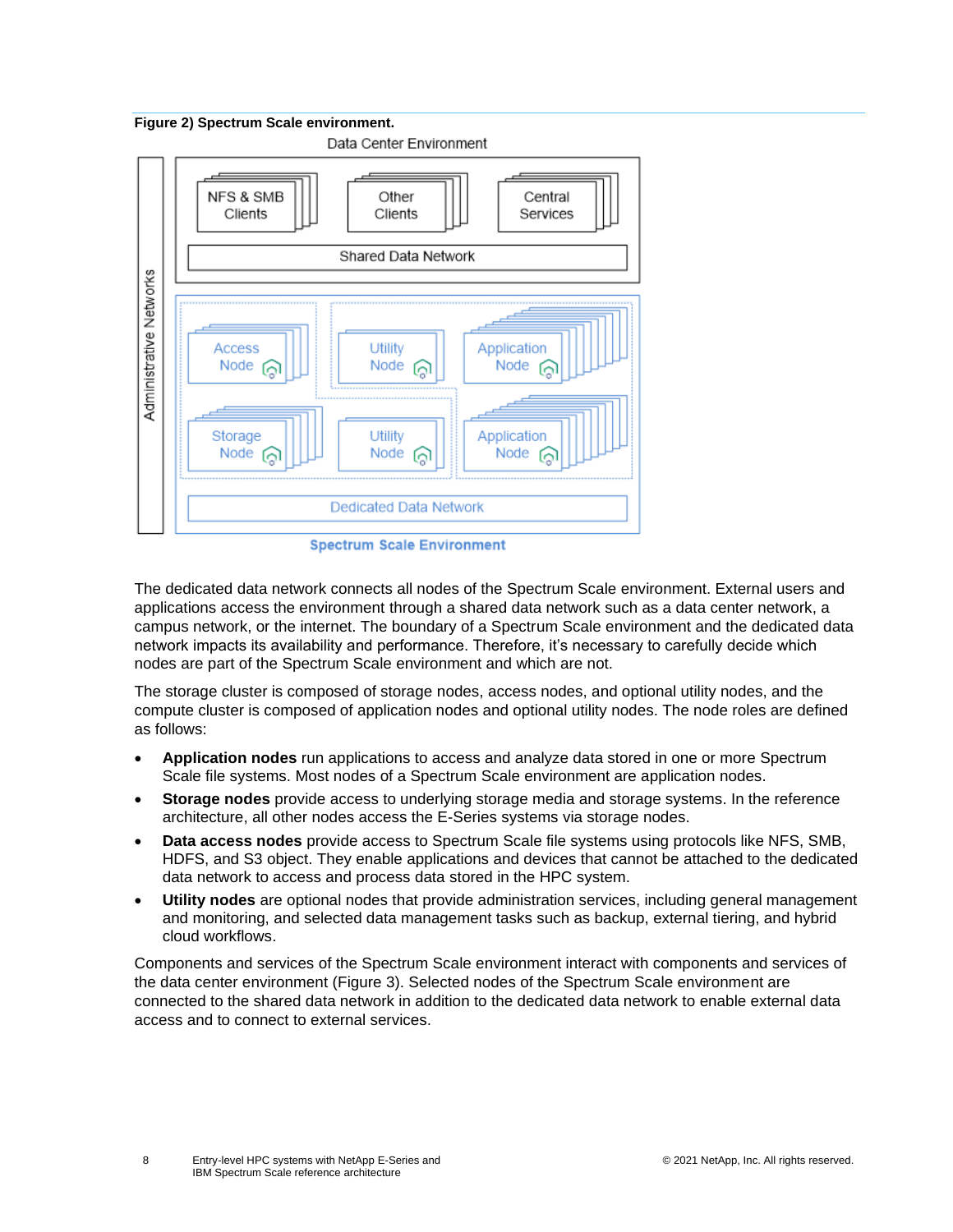<span id="page-8-1"></span>



Spectrum Scale Environment

Relevant external components and services are described as follows:

- **NFS and SMB clients** give external users and applications access to data stored on Spectrum Scale file systems.
- **Other clients** give external users and applications access to data stored on Spectrum Scale file systems through additional access protocols such as HDFS, S3 object, IBM Aspera®, rsync, Secure Copy Protocol (SCP), and more. Other clients include servers for administrators and applications that manage components of the Spectrum Scale environment using GUI clients, REST API clients, SSH client, and more.
- **Central services** describes infrastructure services that are required for the whole solution, such as authentication and ID mapping (for example, AD, LDAP), time synchronization (for example, NTP), name resolution (for example, DNS), and more.

### <span id="page-8-0"></span>**Example deployment**

A Spectrum Scale environment, as described in the previous section, must be customized to create an entry-level HPC system that includes Spectrum Scale, E-Series systems, and an optional job scheduler. [Figure 4](#page-9-1) shows an example deployment. In contrast to Figure 2, the components of a Spectrum Scale environment are arranged differently to illustrate the cabling and layering.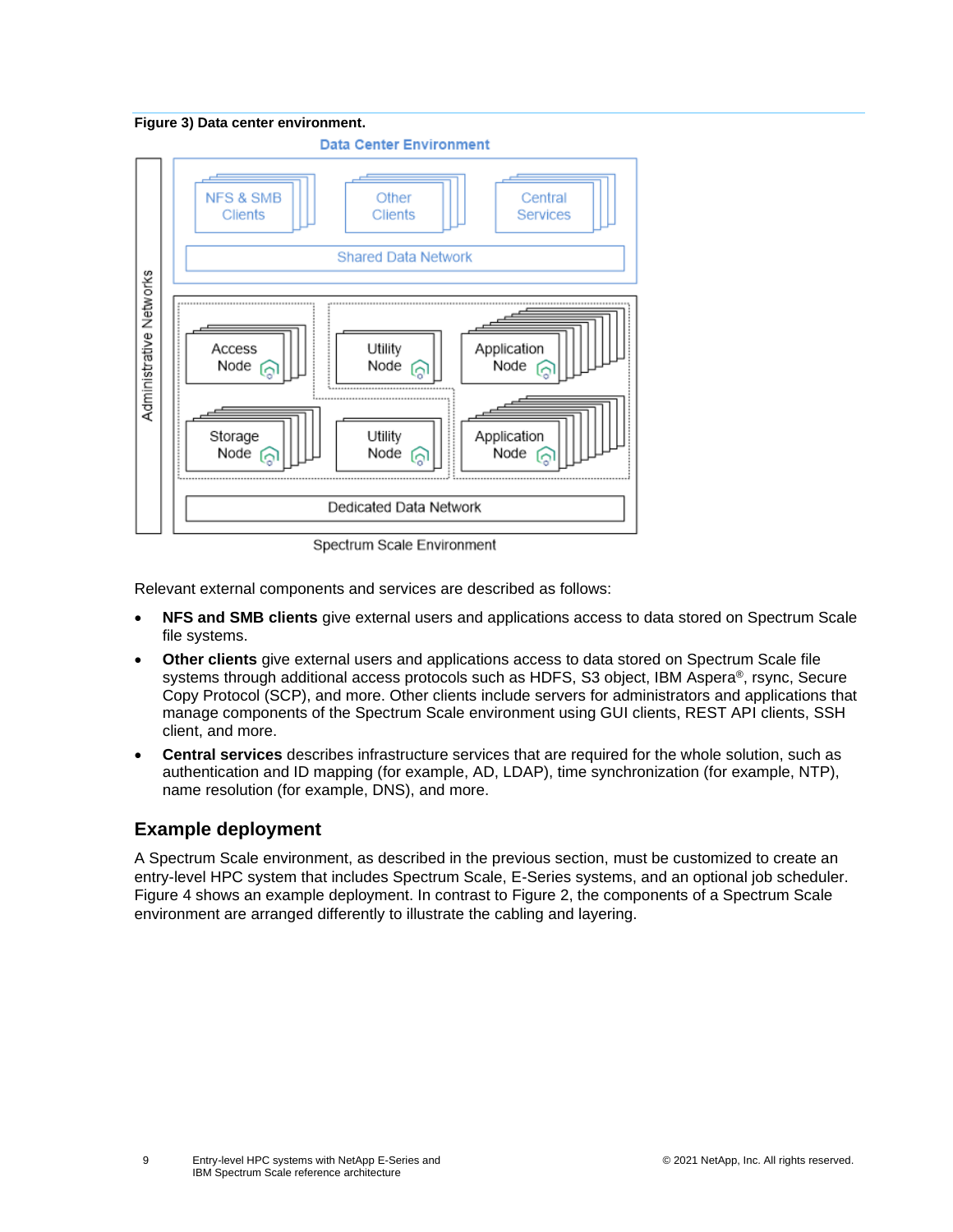<span id="page-9-1"></span>

In this example, the dedicated data network is built on InfiniBand, because at this time InfiniBand is the predominant network technology for HPC systems. All nodes are connected through two independent InfiniBand switches to provide high availability. The section called [Spectrum Scale Configuration](#page-9-0) describes configurations in which the compute nodes are connected via only one InfiniBand link, to reduce the cost of the overall solution.

The Spectrum Scale storage cluster builds the storage layer. The E-Series system is attached to two storage nodes for high availability. SAS or FC is the preferred technology for these connections. All other nodes are not connected to the E-Series system. They access the data on the E-Series system through one or more Spectrum Scale file systems and the storage nodes.

The two data transfer nodes enable secure access through protocols such as NFS, SMB, HDFS, and S3 object to ingest data and to share it across sites and institutions. Data transfer nodes therefore are connected to the InfiniBand network as well as to the external data center or campus network.

In HPC systems, application nodes are referred to as compute nodes. They execute batch jobs that are dispatched by the job scheduler. These nodes are less stable because end users might dispatch new experimental applications. The login is typically restricted to administrative users only, although compute nodes can be configured for optional user login to enable interactive applications for data exploration or data visualization. Spectrum Scale's proprietary access protocol is optimized for fast data access, so that I/O-intensive interactive applications can run on Spectrum Scale nodes much faster than on NFS or SMB clients.

Login nodes are utility nodes that allow users to log in to these nodes to compile applications or to submit compute jobs. Login nodes are stable nodes and therefore are good candidates to run additional infrastructure services for the HPC system.

Depending on the configuration of the job scheduler, an HPC system might include additional management nodes to run all the services to dispatch and manage batch jobs. The login is restricted to administrative users only. Management nodes are the most stable nodes and are therefore good candidates to run additional infrastructure services for the HPC system.

### <span id="page-9-0"></span>**Spectrum Scale configuration**

Spectrum Scale can be configured with one or more Spectrum Scale file systems, independent of the number of E-Series storage systems. Spectrum Scale has built-in heuristics to stripe the load across all available resources (storage nodes, network links, and storage systems). Experience in the field shows that those built-in heuristics achieve good performance for many workloads, if all resources are provisioned to only one Spectrum Scale file system and therefore are shared across all users and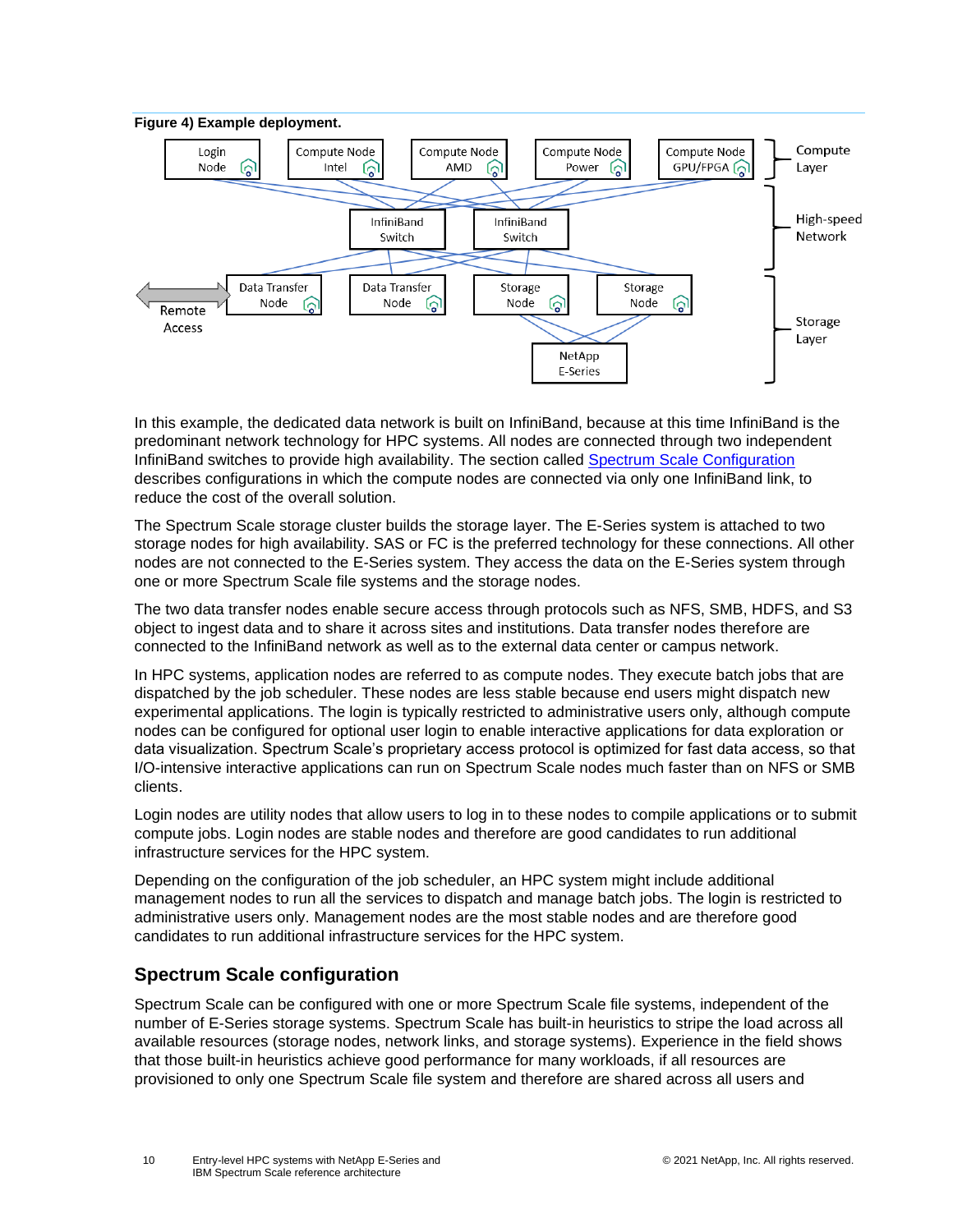applications. To keep the configuration and operation simple, NetApp recommends configuring one Spectrum Scale file system that contains three Spectrum Scale storage pools [\(Figure 5\)](#page-10-0).

<span id="page-10-0"></span>



**NetApp E Series** 

Having three Spectrum Scale storage pools allows the separation of SSDs for data and metadata and the integration of SSD and NL-SAS drives in a single file system. Spectrum Scale always stores the metadata (inodes) of files and directories in the system pool. Equipping the system pool with SSDs improves the user experience for interactive access when users run operating system commands such as  $ls -l$ .

Spectrum Scale has a built-in policy engine that makes it possible to store the contents of files in different storage pools. The reference architecture uses one storage pool for SSDs and one for NL-SAS drives. It is not obvious to users and applications in which storage pool the content of files is stored. Even within one directory, the content of some files can be stored on SSDs while the content of other files is stored on NL-SAS drives. Users and applications might notice a difference in performance when the files are accessed, but they don't see the difference in the name or path of files and directories.

The Spectrum Scale policy engine supports two kinds of policies: placement policies and migration policies. Placement policies direct Spectrum Scale which storage pool to use for new files, based on criteria such as file name, file path, and file owner. Migration policies direct Spectrum Scale to move the content of files between storage pools without changing file names or file paths, based on criteria such as file name, file path, file owner, and file access history.

The SQL-like syntax of the policy engine allows Spectrum Scale administrators to customize the policies for varying needs to optimize the usage of the more expensive SSDs. The following optimization strategies illustrate the power and the flexibility of the policy engine:

- Store all file data per default in the capacity pool. In the performance pool, store only files in the directory  $/$  fast or with the name  $*$ .  $xyz$ .
- Store all file data per default in the performance pool. Every night, or when a threshold is reached, move cold data from the performance pool to the capacity pool.
- Move the data of a specific dataset from the capacity pool to the performance pool before the job scheduler dispatches a compute task that accesses the specified dataset.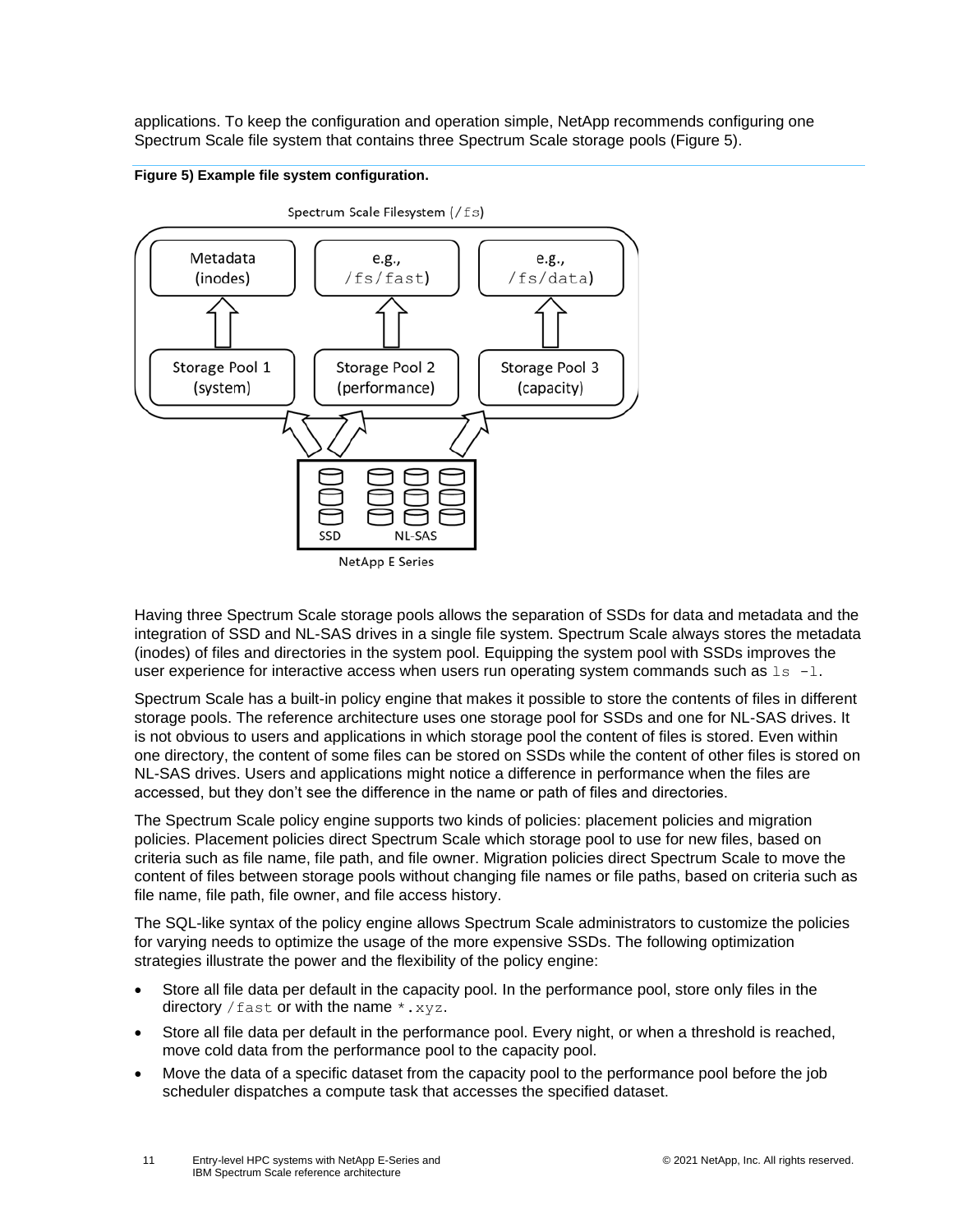### <span id="page-11-0"></span>**E-Series storage system configuration**

E-Series systems provide the storage capacity for the entry-level HPC system. Experience in the field suggests configuring at least 10% of the storage capacity with SSD and the rest with NL-SAS drives. Having at least 10% of the storage capacity as SSDs ensures that there is enough headroom for the Spectrum Scale policy engine to effectively manage the data migration between the performance storage pool and the capacity storage pool.

NetApp recommends mixing SSDs and NL-SAS drives in the same E-Series system (hybrid configuration). Separation of SSDs and NL-SAS drives in different E-Series systems typically provides better performance. However, experience in the field has proven that entry-level HPC systems typically run mixed workloads for which hybrid E-Series configurations provide reasonable performance for a good price.

The SSDs of the E-Series system are used for the Spectrum Scale system storage pool and the Spectrum Scale performance pool. NetApp recommends using either RAID 5 (4+1) or DDP. RAID 5 provides better performance than DDP. DDP provides shorter rebuild times than RAID 5. The reference architecture supports both ways. In either way, configure 4 volumes per RAID 5 volume group or 8 volumes per DDP.

The NL-SAS drives of the E-Series system are used for the Spectrum Scale capacity storage pool. NetApp recommends using either RAID 6 (8+2) or DDP. RAID 6 provides better performance than DDP. DDP provides shorter rebuild times then RAID 6. This reference architecture supports both ways. Configure one volume per RAID 6 volume group or at least four volumes per DDP.

### <span id="page-11-1"></span>**HPC system configuration**

This reference architecture can be implemented on different hardware infrastructures. This section describes three system configurations for entry-level HPC systems that support all previously discussed requirements and features, but they vary in performance and resilience. [Table 1](#page-11-2) compares the three configurations.

|                          | <b>Configuration 1</b><br>(cost minimized) | <b>Configuration 2</b><br>(full HA) | <b>Configuration 3</b><br>(cost optimized) |
|--------------------------|--------------------------------------------|-------------------------------------|--------------------------------------------|
| Compute nodes            | 2 to 10 servers                            | 2 to 27 servers                     | 2 to 46 servers                            |
| Storage nodes            | 1 server                                   | 2 servers                           | 2 servers                                  |
| User login nodes         | 1 server                                   | 2 servers                           | 1 server                                   |
| Management nodes         | $\overline{\phantom{a}}$                   | 2 servers                           | 2 servers                                  |
| Data transfer nodes      | $\overline{\phantom{a}}$                   | 2 servers                           | 2 servers                                  |
| Storage                  | 1 NetApp E2800                             | 2 NetApp E5700s                     | 1 or 2 NetApp E5700s                       |
| <b>Network</b>           | 1 Mellanox SB7800<br>(EDR 100Gbps)         | 2 Mellanox QM8700s<br>(HDR 200Gbps) | 2 Mellanox QM8700s<br>(HDR 200Gb/s)        |
| Inter-Switch links       |                                            |                                     | Variable                                   |
| File system              | <b>IBM Spectrum Scale</b>                  | <b>IBM Spectrum Scale</b>           | IBM Spectrum Scale                         |
| Job scheduler (optional) | $\blacksquare$                             | Variable                            | Variable                                   |

#### <span id="page-11-2"></span>**Table 1) System configurations.**

Configuration 1 is a very small configuration that is extremely cost optimized [\(Figure 6\)](#page-12-0). Scaling and performance of the whole system is limited by the NetApp E2800 system. Therefore, the number of compute nodes was limited to 10. In many cases, InfiniBand EDR technology is sufficient to meet performance requirements. Users of this configuration must accept that storage and network failures can cause an outage of the whole HPC system. Choose configuration 1 if you have a very constrained budget and can accept the limited resilience.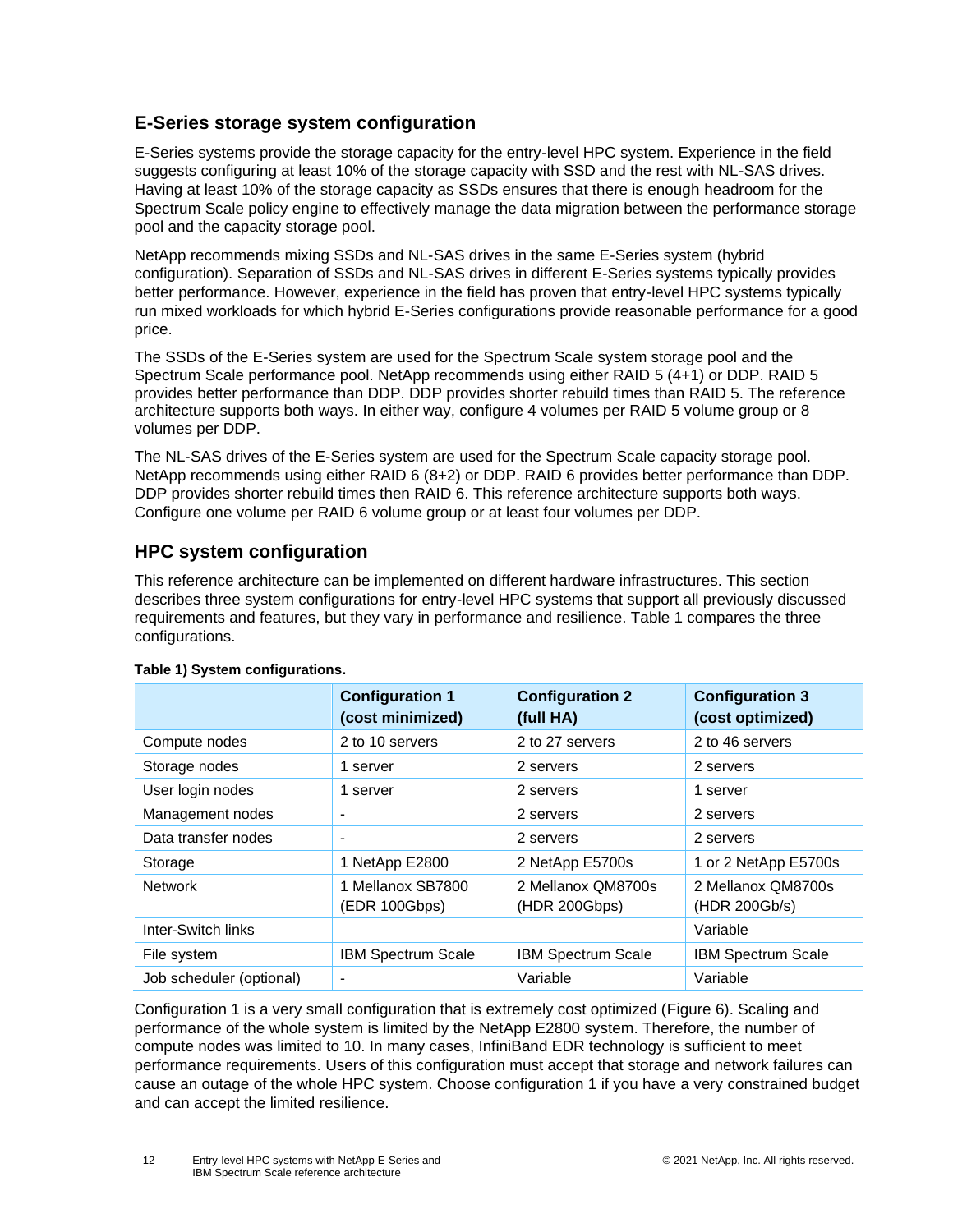<span id="page-12-0"></span>

Configuration 2 is a small configuration that is optimized for high availability [\(Figure 7\)](#page-12-1). The HPC system is resilient against hardware failures. NetApp recommends replicating the metadata (inodes) in Spectrum Scale across both E-Series systems. Customers can choose to replicate the content of all files or the content of selected files across both E-Series systems. All nodes are connected through dual-rail InfiniBand for full resilience against switch failures. Choose configuration 2 if you want very high resilience.

Scaling and performance of this configuration is limited by the number of switch ports. NetApp chose InfiniBand HDR technology to improve the overall system performance. A Mellanox QM8700 InfiniBand switch supports up to 40 HDR ports. HDR switches with more ports are available on the market, but they are too expensive for entry-level HPC systems. It is common practice to connect multiple 40-port switches to create InfiniBand networks that provide support for more servers and storage systems to create medium-size and large HPC systems, but this is outside the scope of this reference architecture.

<span id="page-12-1"></span>

Configuration 3 is a small configuration that is cost optimized by allowing the addition of more servers to lower the resilience against selected component failures [\(Figure 8\)](#page-13-2). Critical nodes such as storage nodes, management nodes, and data transfer nodes are connected through dual-rail InfiniBand for full resilience against switch failures. Compute nodes are connected through only one InfiniBand link to reduce the cost of the overall solution and to add more compute nodes compared to configuration 2. Failure of one switch might therefore cause the loss of 50% of the compute nodes. If two E-Series systems are available, NetApp recommends replicating the metadata (inodes) in Spectrum Scale across both E-Series systems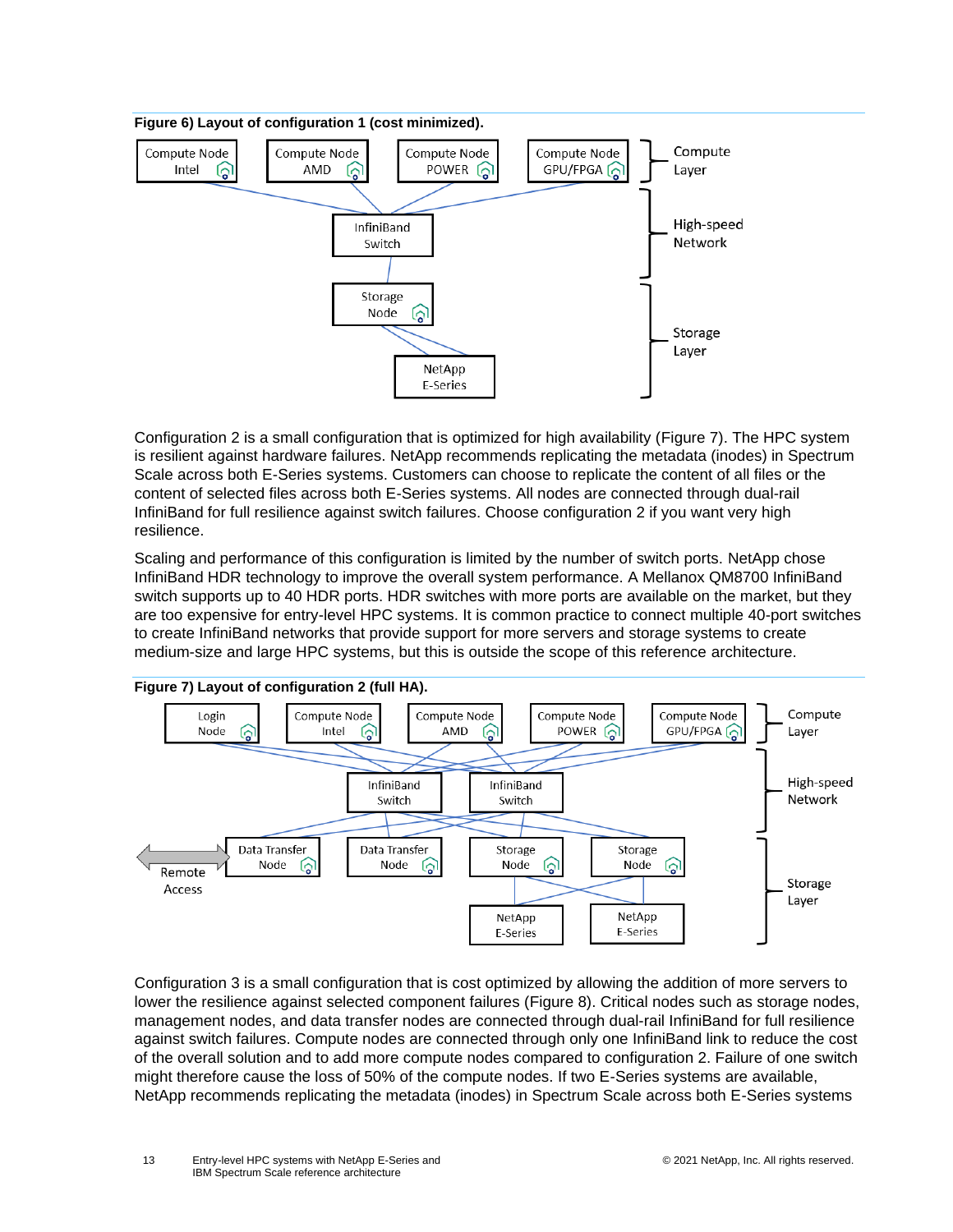and optionally replicating the content of all files or the content of selected files. Choose configuration 3 if you want a balanced configuration with good resilience.

Scaling and performance of this configuration are limited by the number of switch ports. In contrast to configuration 2, compute nodes are connected through only one InfiniBand HDR link. Experience in the field has proven that a single InfiniBand link provides sufficient bandwidth for most workloads that run on entry-level HPC systems.

All nodes of a Spectrum Scale environment must be able to communicate through a low- latency network to maintain a consistent global state of all files and directories stored in Spectrum Scale file systems. Configuration 3 therefore includes four HDR Inter-Link Switch links to connect both InfiniBand switches for Spectrum Scale. Optional additional HDR Inter-Switch links can be added for parallel applications such as MPI.

<span id="page-13-2"></span>

## <span id="page-13-0"></span>**Conclusion**

This paper introduced a reference architecture for entry-level HPC systems. The architecture supports workloads such as entry-level HPC and HPC-like workloads including AI and analytics, consolidation of workstations, and replacement of NFS or SMB file service for data-intensive science and engineering. The combination of IBM Spectrum Scale and NetApp E-Series systems provides a flexible data layer that can be customized to meet varying performance, resilience, and budget requirements.

### <span id="page-13-1"></span>**About NetApp**

In a world full of generalists, NetApp is a specialist. We're focused on one thing, helping your business get the most out of your data. NetApp brings the enterprise-grade data services you rely on into the cloud, and the simple flexibility of cloud into the data center. Our industry-leading solutions work across diverse customer environments and the world's biggest public clouds.

As a cloud-led, data-centric software company, only NetApp can help build your unique data fabric, simplify and connect your cloud, and securely deliver the right data, services, and applications to the right people—anytime, anywhere.

© 2021 NetApp, Inc. All Rights Reserved. NETAPP, the NETAPP logo, and the marks listed at http://www.netapp.com/TM are trademarks of NetApp, Inc. Other company and product names may be trademarks of their respective owners.

© 2021 NetApp, Inc. and IBM Corporation. All Rights Reserved. NETAPP, the NETAPP logo, and the marks listed at http://www.netapp.com/TM are trademarks of NetApp, Inc. IBM, POWER, IBM Spectrum,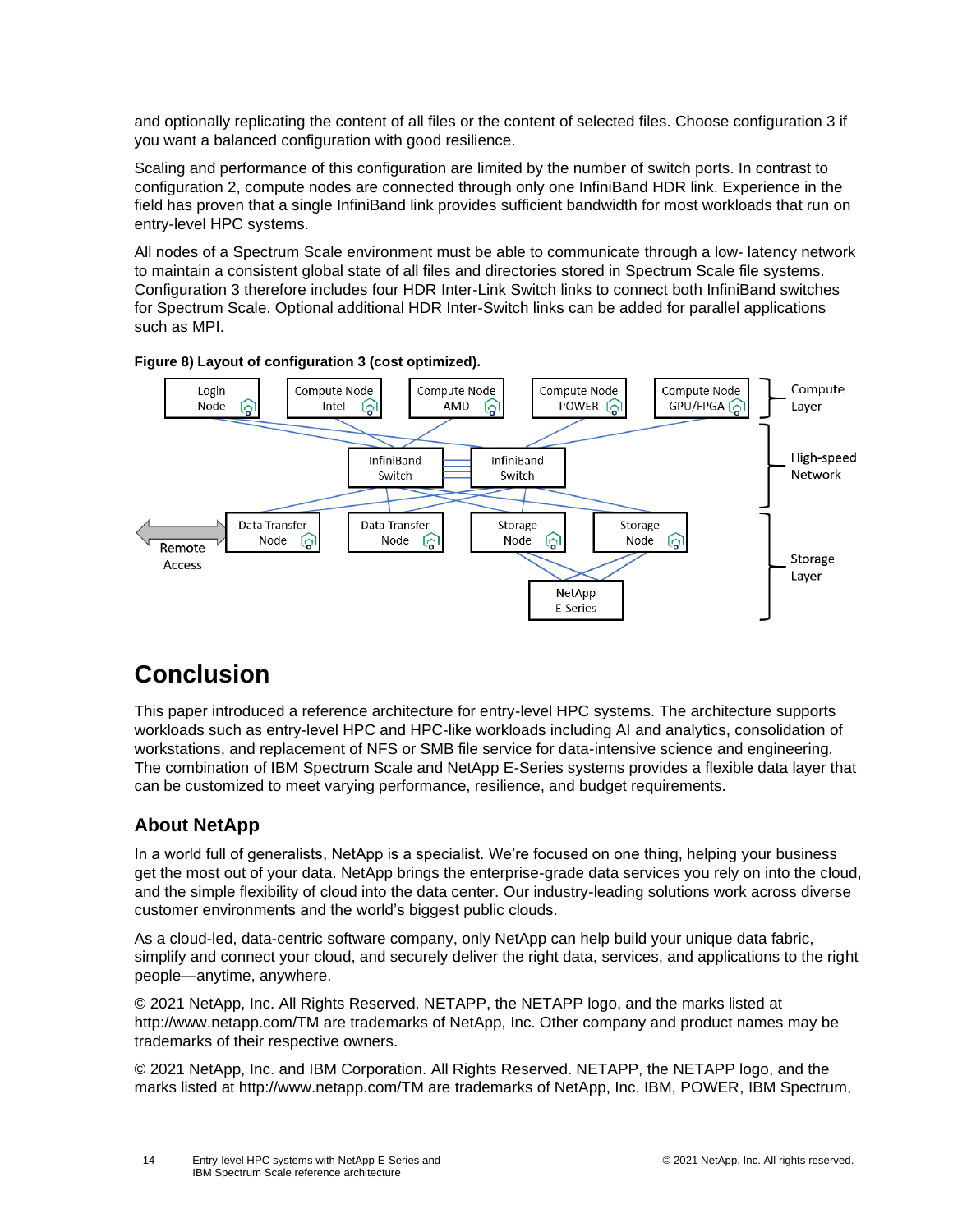and IBM Aspera are registered trademarks of IBM Corporation. Other company and product names may be trademarks of their respective owners.

## <span id="page-14-0"></span>**Where to find additional information**

To learn more about the information that is described in this document, see the following websites:

- E-Series and SANtricity 11 Documentation Center <https://docs.netapp.com/ess-11/index.jsp>
- E-Series and SANtricity documentation resources <https://www.netapp.com/documentation/eseries-santricity/>
- NetApp Product Documentation [https://docs.netapp.com](https://docs.netapp.com/)

## <span id="page-14-1"></span>**Version History**

| <b>Version</b> | <b>Date</b> | <b>Document version history</b> |
|----------------|-------------|---------------------------------|
| Version 1.0    | May 2021    | Initial release.                |